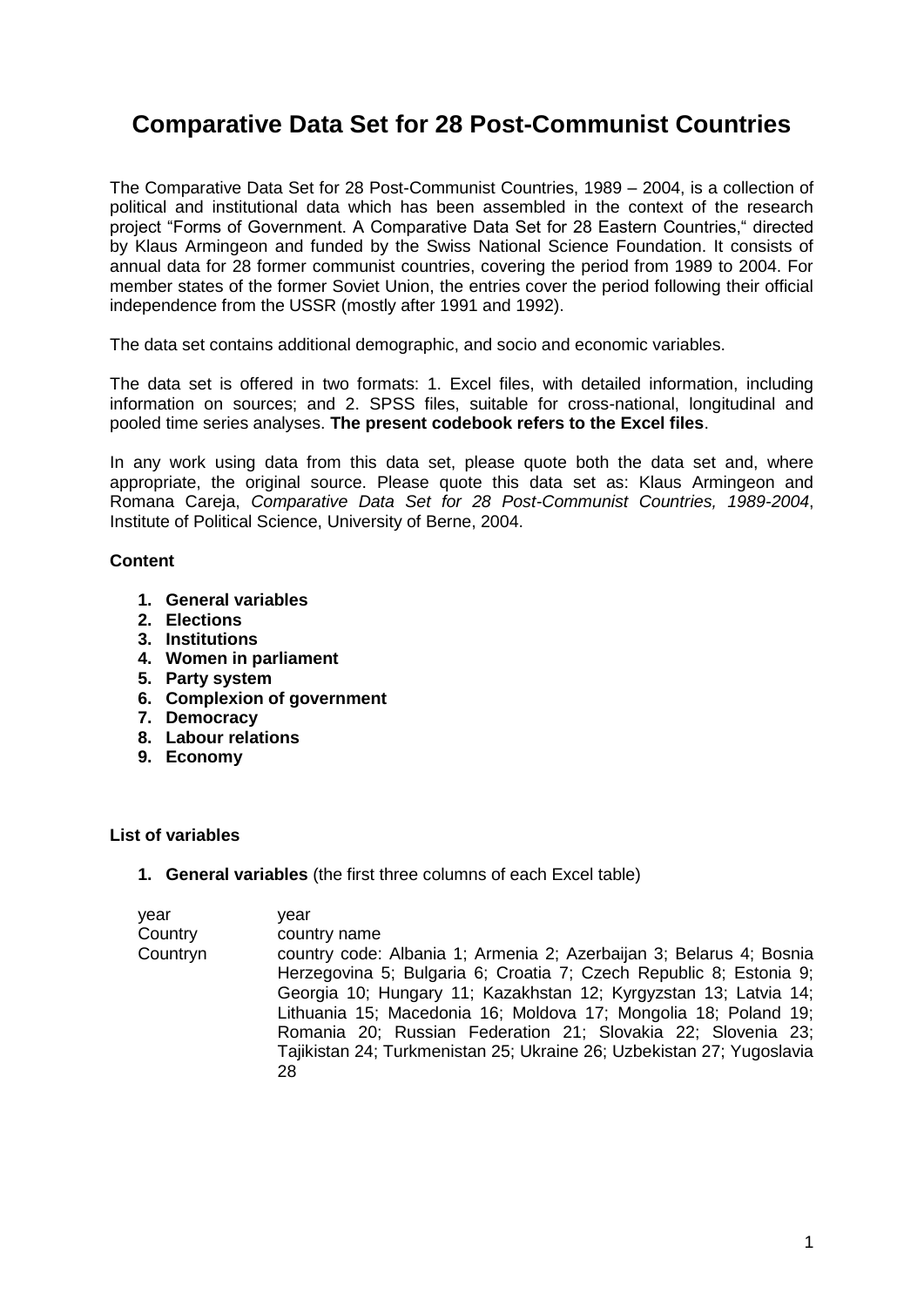# **2. Elections** (Excel file *Elections*)

| electpa              | date of election of national Parliament (lower house) (if there were two<br>elections in a year, date of the second was given)                                                                                                                                                                                                        |  |  |
|----------------------|---------------------------------------------------------------------------------------------------------------------------------------------------------------------------------------------------------------------------------------------------------------------------------------------------------------------------------------|--|--|
| vturnpa              | voter turnout in the parliamentary election (lower house)                                                                                                                                                                                                                                                                             |  |  |
| seats                | number of seats contested in each election                                                                                                                                                                                                                                                                                            |  |  |
| thrhold              | electoral threshold<br>in cases where the parallel electoral system was used, the electoral<br>threshold for the proportional part of it was included<br>-1 is used for pure majoritarian systems<br>na - information not available<br>source: electoral laws; OSCE election reports                                                  |  |  |
| vsocial1, vsocial2   | percentage of votes (see note 8)<br>na – number of votes is not available                                                                                                                                                                                                                                                             |  |  |
| ssocial1, ssocial2   | percentage of seats (see note 8)                                                                                                                                                                                                                                                                                                      |  |  |
| presmode             | mode of electing the president<br>codes: direct (president was elected directly by the people); indirect<br>(president was elected by Parliament); na - information not available;<br>-2 – communist rules applied (in case of Slovakia and Czech Republic,<br>-2 means federal constitution)<br>source: post-communist constitutions |  |  |
| term                 | president's term in office.<br>source: post-communist constitutions                                                                                                                                                                                                                                                                   |  |  |
| electpr              | date of election of president (if there were various electoral rounds, the<br>decisive last round was used)<br>code "nap" – "not applicable" was employed when the president was<br>indirectly elected                                                                                                                                |  |  |
| turnpr               | turnout for presidential election<br>code "nap" – "not applicable" was employed when the president was<br>indirectly elected<br>code "na" - "not available" was employed when the (reliable) turnout<br>for elections was not found                                                                                                   |  |  |
| sysocial1, sysocial2 | percentage of votes obtained by the winning candidate (by party<br>affiliation) in presidential election (if several rounds were needed, the<br>last decisive one was taken into consideration)                                                                                                                                       |  |  |

NOTES:

1. The *Elections* file has two sheets: the first sheet refers to parliamentary elections (lower chamber) and the second sheet refers to presidential elections; data was entered starting with the first election after the fall of communist rule.

2. As a general rule, parties with more than two percent of votes were included separately in the database, all others being grouped under "others" category. However, in some cases, where a party managed to win seats in Parliament despite the fact that it obtained less than two percent of votes, that party was entered separately.

3. In the cases of Belarus, Kyrgyzstan (1995), Mongolia, Ukraine (1994), Uzbekistan and Turkmenistan, where the lower chamber is elected through a majoritarian system, the percentage of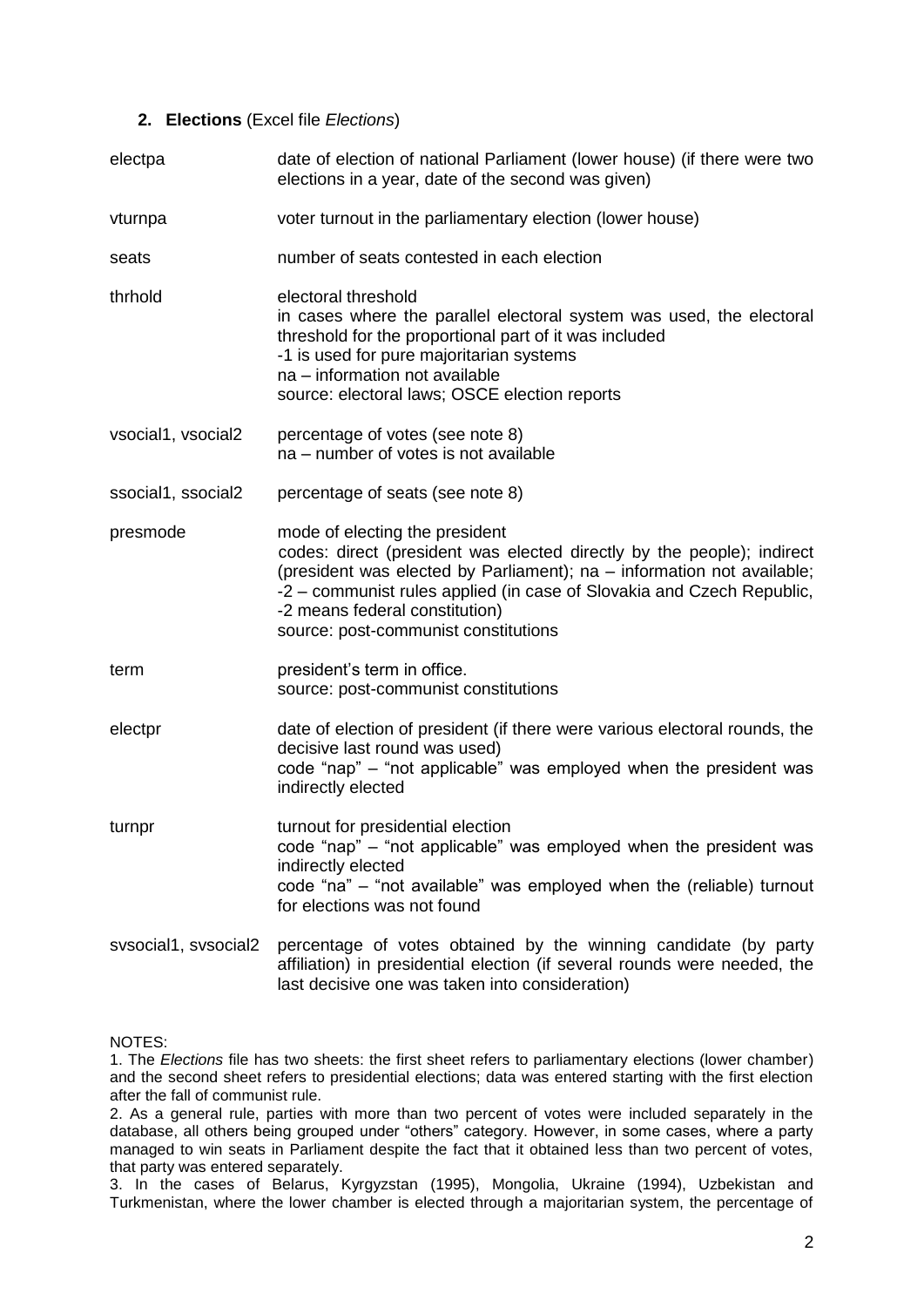votes was not available. Therefore code 'na' was introduced. Similarly, where independent candidates were elected through a majoritarian system and the percentage of votes could not be retrieved, code 'na' was used.

4. In cases where the parallel electoral system is used, namely Albania, Armenia, Azerbaijan, Georgia, Lithuania, Kazakstan, Kyrgyzstan (1999), Macedonia, Russia, Tajikistan, and Ukraine (since 1998), the share of votes entered represents the share of votes received on party lists (proportional part of the electoral system).

5. In the cases of Azerbaijan (1995), Kazakhstan (1994, 1995), and Macedonia (1994, 1998), information on the percentage of votes was not available or it was not complete. Code 'na' was then entered.

6. In the case of Yugoslavia, the information from various sources was scattered and could not be used for purposes of comparison. The data will be added later on, pending further research into better sources.

7.The Excel table contains information on sources used for each election. See the 'comments' inserted in Excel cells.

8. For party list, see **Annex Party list**. At the end of each country party list, an account of the sources used to determine the labels is given. For Central and Eastern European countries, Janusz Bugajski (2002) was the main source for labelling, combined with additional national sources. For former Soviet countries, national sources and international organizations' reports were used. As often acknowledged in the literature, parties in these areas often do not have a clear ideological standpoint, therefore their placement in distinct categories is not a straightforward process. For the sake of clarity, the authors made a tentative assignment of parties.

In order to allow for detailed analyses of the political make-up of parliaments, parties were classified according to the scheme developed by Lane/McKay/Newton (1997). The national parties in a given family of parties were given consecutive numbers. If, for example, there are three political parties in the socialist spectrum of the party system, they were given the names social1, social2, and social3. The share of votes and seats were entered under these variable names for each party. This structure of the data set allows for various reclassifications and aggregations.

Following the scheme of Lane/McKay/Newton (1997), we differentiated between 11 party families, and added several more categories: *alliance*, *independents*, *no-label*, *personalist*, *pensioners* and *others*. "Alliance" designates a coalition between several parties or groupings; most commonly such an alliance is formed to strengthen members' chances of passing the threshold for a seat, and obtaining a larger number of seats in Parliament. "Independents" designates the unaffiliated candidates. "No-label" is a residual category for those parties that could not be placed in any of the above categories. The "personalist" label is used to designate parties created to support one candidate and cannot be assigned an ideological label. "Pensioners" is a category comprising parties of pensioners and persons with special needs. "Others" is a residual category comprised of all parties that have received less than two percent of the votes in the election. As a general rule, parties received the label "nationalist" if they focused their discourse/program on the notion of recovering the past greatness of the nation (in CEE) or of fighting for/maintaining independence from URSS (in NIS). The "conservative" label is used for party programs which emphasize both nationalist and religious values. The number of variables is determined by the number of parties that obtained at least two percent of votes in an election in at least one country.

| <b>Party family</b> | Variable  |                      |                     |          |                      |         |
|---------------------|-----------|----------------------|---------------------|----------|----------------------|---------|
|                     | name      |                      |                     |          |                      |         |
| socialist           | social1   | social <sub>2</sub>  | social <sub>3</sub> | social4  | social <sub>5</sub>  | social  |
| left-socialist      | leftsoc1  | leftsoc2             | leftsoc3            | leftsoc  |                      |         |
| communist           | comm1     | comm <sub>2</sub>    | comm3               | comm4    | comm                 |         |
| agrarian            | Agrarian  | agrarian             |                     |          |                      |         |
| conservative        | conserv1  | conserv2             | conserv3            | conserv4 | conserv              |         |
| religious           | relig1    | relig2               | relig3              | relig4   | relig5               | relig   |
| liberal             | liberal1  | liberal <sub>2</sub> | liberal3            | liberal4 | liberal <sub>5</sub> | liberal |
| ultra-right         | ultrar1   | ultrar <sub>2</sub>  | ultrar              |          |                      |         |
| protest             | protest1  | protest <sub>2</sub> | protest3            | protest  |                      |         |
| green               | green1    | green2               | green3              | green    |                      |         |
| ethnic              | ethnic1   | ethnic2              | ethnic3             | ethnic4  | ethnic <sub>5</sub>  | ethnic  |
| alliance            | alliance1 | alliance2            | alliance3           | alliance |                      |         |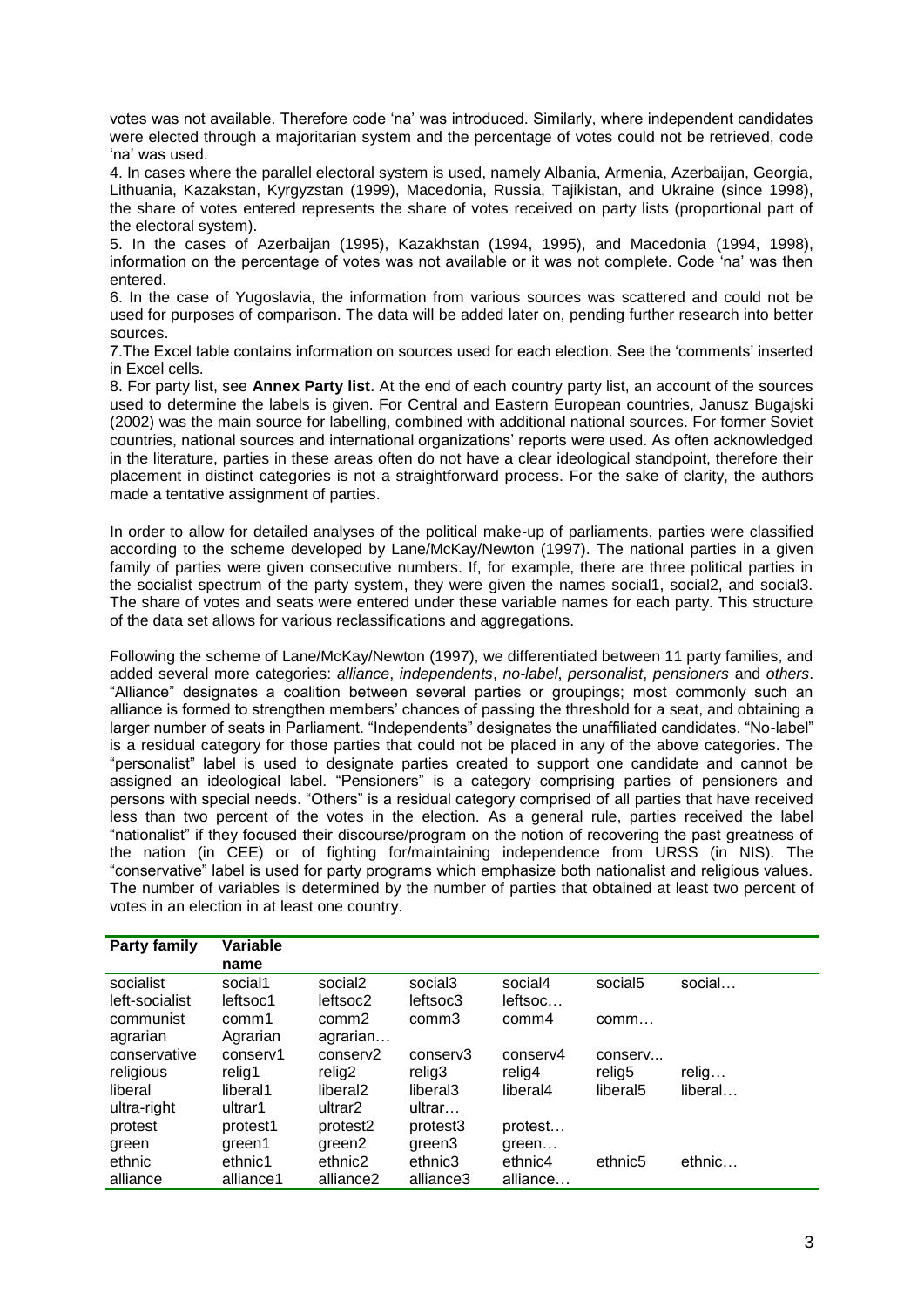If there is no party for a given variable, there is no entry in the database.

Votes are entered under the party variable name, preceded by a 'v' (for 'votes'). The share of seats are entered under the party variable name, preceded by a 's' (for 'seats'). For example, in the case of Albania, under 'vsocial1,' votes for the Social Democratic Party are entered; the variable 'ssocial1' denotes the share of seats of the Social Democratic Party.

## **3. Institutions** (Excel file *Institutions*)

General note: The data regarding post-communist institutions is introduced starting with the year of the first non-communist constitution. For the previous years code *–2* is used to indicate the functioning of communist rules.

bicam bicameral or unicameral parliament, as defined in the country's constitution. codes: 1 - unicameral parliament; 2 - bicameral parliament; -2 – communist constitution (in case of Slovakia and Czech Republic, -2 means federal constitution) source: post-communist constitutions subordup subordinated upper chamber (Lijphart 1999: 200-215): relationship between the lower and upper chamber, as framed by the post-communist constitutions. codes: 1 – upper chamber is subordinated; 0 - upper chamber is not subordinated; -1 – unicameral parliament; -2 – communist constitution or undemocratic rule (in case of Slovakia and Czech Republic, -2 means federal constitution) basis for coding is given in **Annex Subordination of upper chamber** source: post-communist constitutions electup mode of election of upper chamber codes: 1 – appointment/delegation; 2 – indirect by regional/state legislature; 3 – directly by the people; 4 – other; -1 – unicameral Parliament; -2 – communist constitution or undemocratic rule basis for coding is given in **Annex Election of upper chamber** source: post-communist constitutions federal form of state organization as defined by constitution codes:  $1 -$  federal state;  $0 -$  other;  $-2 -$  communist constitution or undemocratic rule source: post-communist constitutions judrev judicial review (Lijphart 1999: 223) – existence of an independent body which decides whether laws are in conformity with the constitution codes:  $1 - yes$ ;  $0 - no$ ;  $-2 - communist$  constitution or undemocratic rule source: post-communist constitutions electsys electoral system for the (lower chamber of the) Parliament codes: 0 – proportional representation; 1 – proportional representation modified; 2 – majoritarian; 3 – parallel (the chamber is elected using both majoritarian and proportional representation systems, and each is allocated a fixed number of seats); -2 – communist election rule basis for coding is given in **Annex Electoral Systems** sources: post-communist constitutions and electoral laws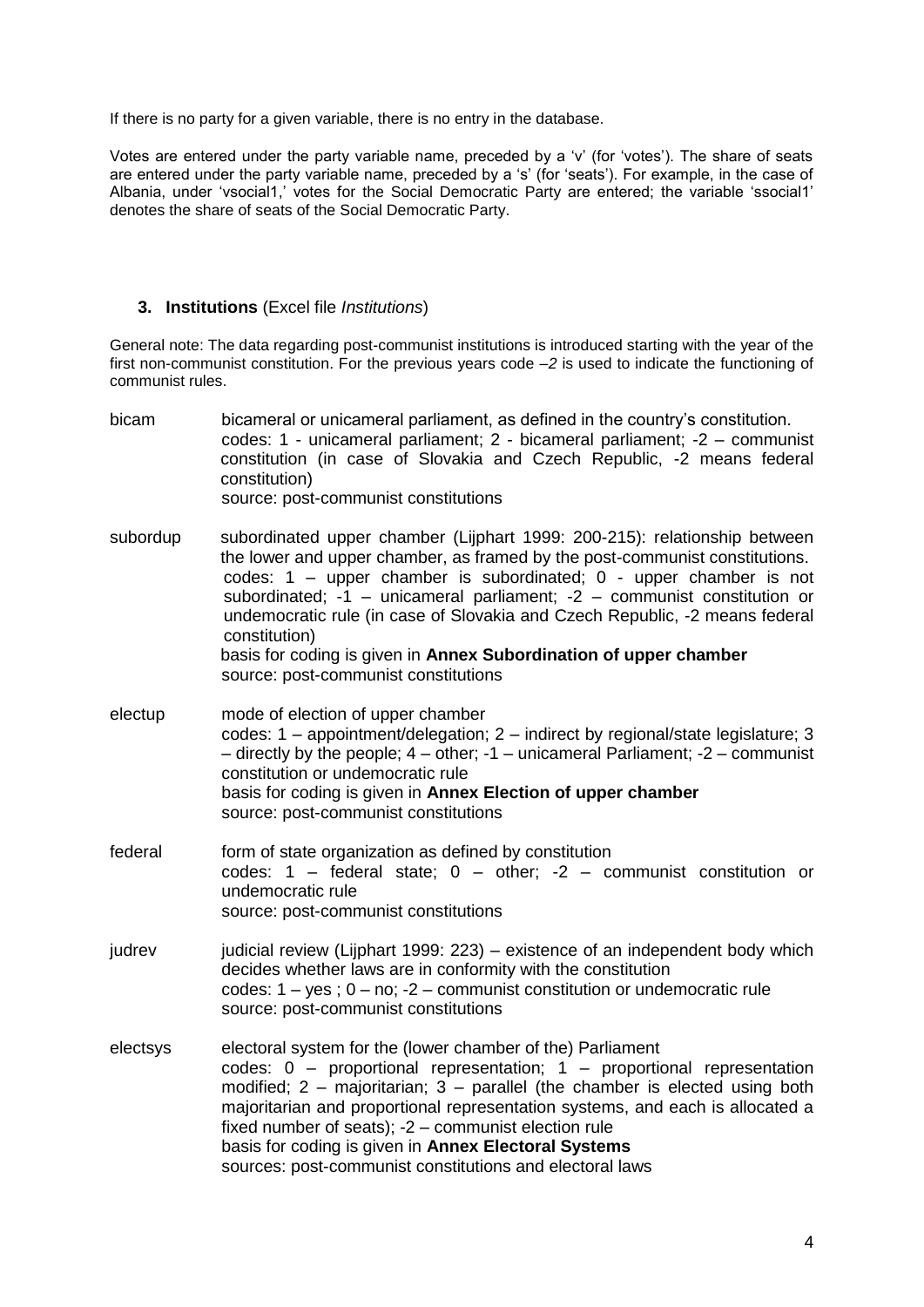cab\_type type of cabinet (Lijphart 1999, 90-115) codes: 1 - single party majority; 2 - minimal winning; 3 - surplus coalition; 4 single party minority; 5 - minority coalition; 6 -caretaker; 7 - grand coalition n/p – non-party ministers or experts; na – presidential cabinets (cabinets at the formation of which the Parliament composition is not taken into account) sources: Zarate's Political Collections (ZPC), available at <www.terra.es/personal2/monolith>. Woldendorp, Jaap, Hans Keman and Ian Budge (2000) Berglund, Sten, Joakim Ekman and Franck H. Aarebrot (2004)

NOTE: Entries in the database represent the type of government which was in power most of the time in a given year. For more details regarding governmental changes, see **Annex Types of Government.**

| Irid                 | index of rigidity of constitution (Lijphart 1999: 216-223)<br>codes: 1- ordinary majorities; 2 - more than ordinary but less than two-thirds<br>majorities plus referendum; 3 - two-thirds majorities and equivalent; 4 -<br>supermajorities (greater than two-thirds). If particularly difficult conditions for<br>amending the constitution existed, an intermediary category was created by<br>adding .5 to the code describing the basic conditions.<br>source: post-independence constitutions<br>basis for the coding is explained in Annex Flexibility of Constitutions |
|----------------------|--------------------------------------------------------------------------------------------------------------------------------------------------------------------------------------------------------------------------------------------------------------------------------------------------------------------------------------------------------------------------------------------------------------------------------------------------------------------------------------------------------------------------------------------------------------------------------|
| Reg rev              | required referendum (following an idea of Hug and Tsebelis (2002))<br>codes: 1- yes; $0 - no$ ; $-2 -$ communist constitution or other<br>source: post-communist constitutions<br>basis for the coding is explained in Annex Required Referenda                                                                                                                                                                                                                                                                                                                                |
| $Vp_{ref}$           | veto point referendum (following an idea of Hug and Tsebelis (2002))<br>codes: 1- yes; $0 - no$ ; $-2 -$ communist constitution or other<br>source: post-communist constitutions<br>basis for the coding is explained in Annex Non-Required Referenda                                                                                                                                                                                                                                                                                                                          |
| Pop_veto             | popular veto (following an idea of Hug and Tsebelis (2002))<br>codes: 1- yes; $0 - no$ ; $-2 -$ communist constitution or other<br>source: post-communist constitutions<br>basis for the coding is explained in Annex Non-Required Referenda                                                                                                                                                                                                                                                                                                                                   |
| Pop_init             | popular initiative (following an idea of Hug and Tsebelis (2002))<br>codes: 1- yes; $0 - no$ ; $-2 -$ communist constitution or other<br>source: post-communist constitutions<br>basis for the coding is explained in Annex Non-Required Referenda                                                                                                                                                                                                                                                                                                                             |
| Topics of referenda: | refers to the issues on which referenda are required or can be organized<br>based on post-communist constitutions                                                                                                                                                                                                                                                                                                                                                                                                                                                              |
| Topic 1              | border issues and association/secession issues; delegation of state powers to<br>international organizations<br>codes: 1- yes; $0 - no$ ; $-2 -$ communist constitution (in case of Czech Republic<br>and Slovakia - federal constitution)                                                                                                                                                                                                                                                                                                                                     |
| Topic <sub>2</sub>   | adoption of and amendments to constitution; adoption of and change in other<br>laws                                                                                                                                                                                                                                                                                                                                                                                                                                                                                            |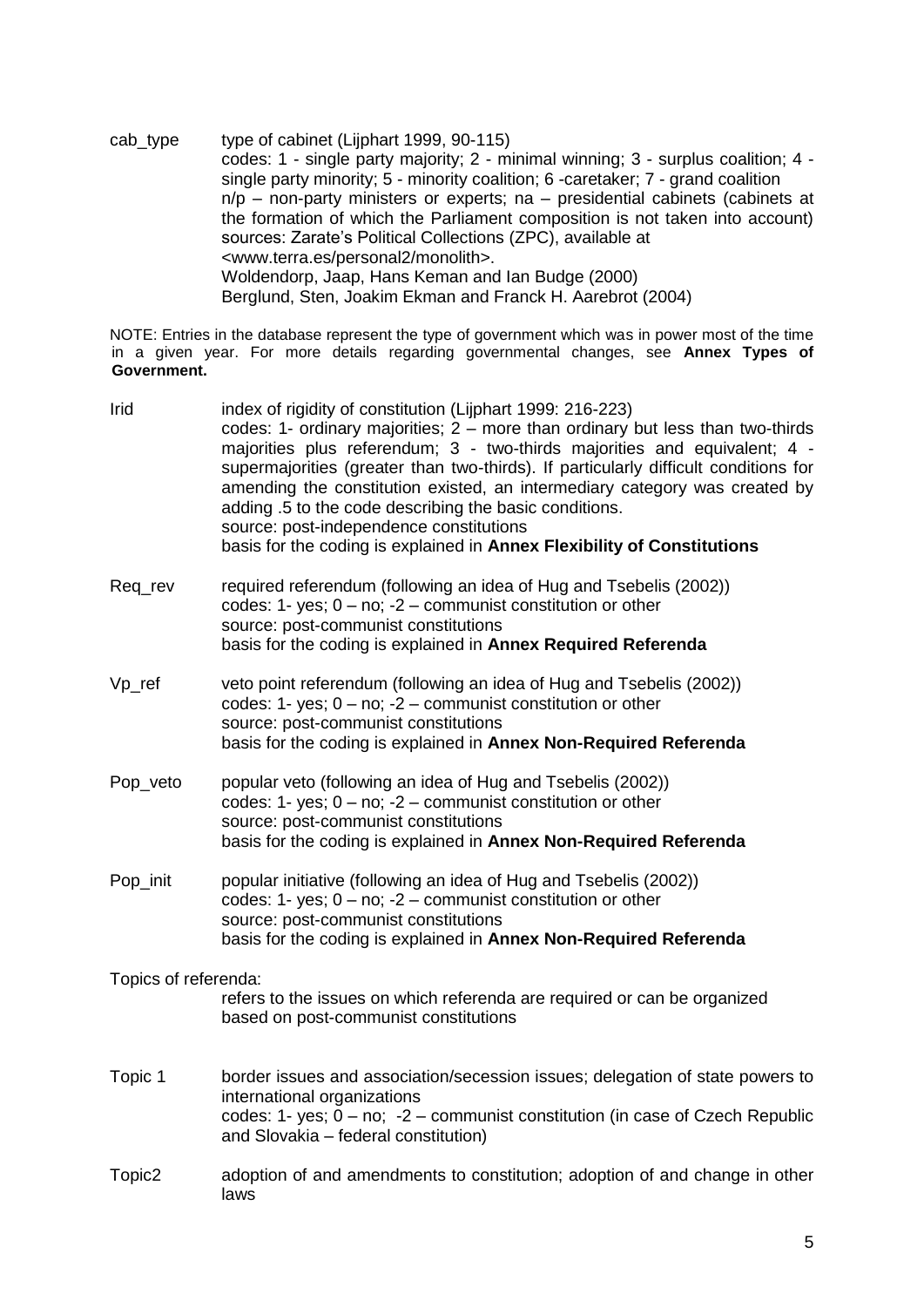|                    | codes: 1- yes; $0 - no$ ; $-2 -$ communist constitution (in case of Czech Republic<br>and Slovakia - federal constitution)                                                                                                                         |
|--------------------|----------------------------------------------------------------------------------------------------------------------------------------------------------------------------------------------------------------------------------------------------|
| Topic <sub>3</sub> | dissolution of Parliament; impeachment<br>codes: 1- yes; $0 - no$ ; $-2 -$ communist constitution (in case of Czech Republic<br>and Slovakia - federal constitution)                                                                               |
| Topic4             | other issues "of national importance"<br>codes: 1- yes; $0 - no$ ; $-2 -$ communist constitution (in case of Czech Republic<br>and Slovakia - federal constitution)                                                                                |
| polsys             | political system (Lijphart 1999, 116-127)<br>codes: $0$ – parliamentary; $1$ – presidential; $2$ – semi-presidential, dominated by<br>president; 3 – semi-presidential, dominated by parliament; 4 – other<br>source: post-communist constitutions |
| aihl               | 158).<br>Gallagher<br>disproportionality<br>l iinhart<br>$1999 \cdot$<br>∩f<br>index                                                                                                                                                               |

Idis Gallagher index of disproportionality (Lijphart 1999: 158)  $\sum_{i=1}^{m} (v_i - s_i)^2$  $2 \underset{\scriptscriptstyle i=1}{\leftarrow}$  $G = \sqrt{\frac{1}{2} \sum_{i=1}^{m} (v_i - s_i)}$ , where  $s_i$  is the share of seats for party i,  $v_i$  is the

share of votes for party i, and m is the number of parties

NOTE: In calculating the index, the shares of seats occupied by independents and by small parties grouped under the "other" category were neglected.

ppi presidential power index

The rules for the calculation of the index are explained in **Annex Presidential Power Index**.

-2 - communist constitutions (in case of Czech Republic and Slovakia – federal constitution)

source: post-communist constitutions

# **4. Women in Parliament** (Excel file *Women in Parliament*)

Women per percentage of women in Parliament (lower house) Women no number of women in Parliament (lower house)

> codes: -2 designates the period under communist rule or prior to first multiparty elections; na – information not available source: Inter-Parliamentary Union Available at http://www.ipu.org/wmn-e/world.htm, page "Women in National Parliaments"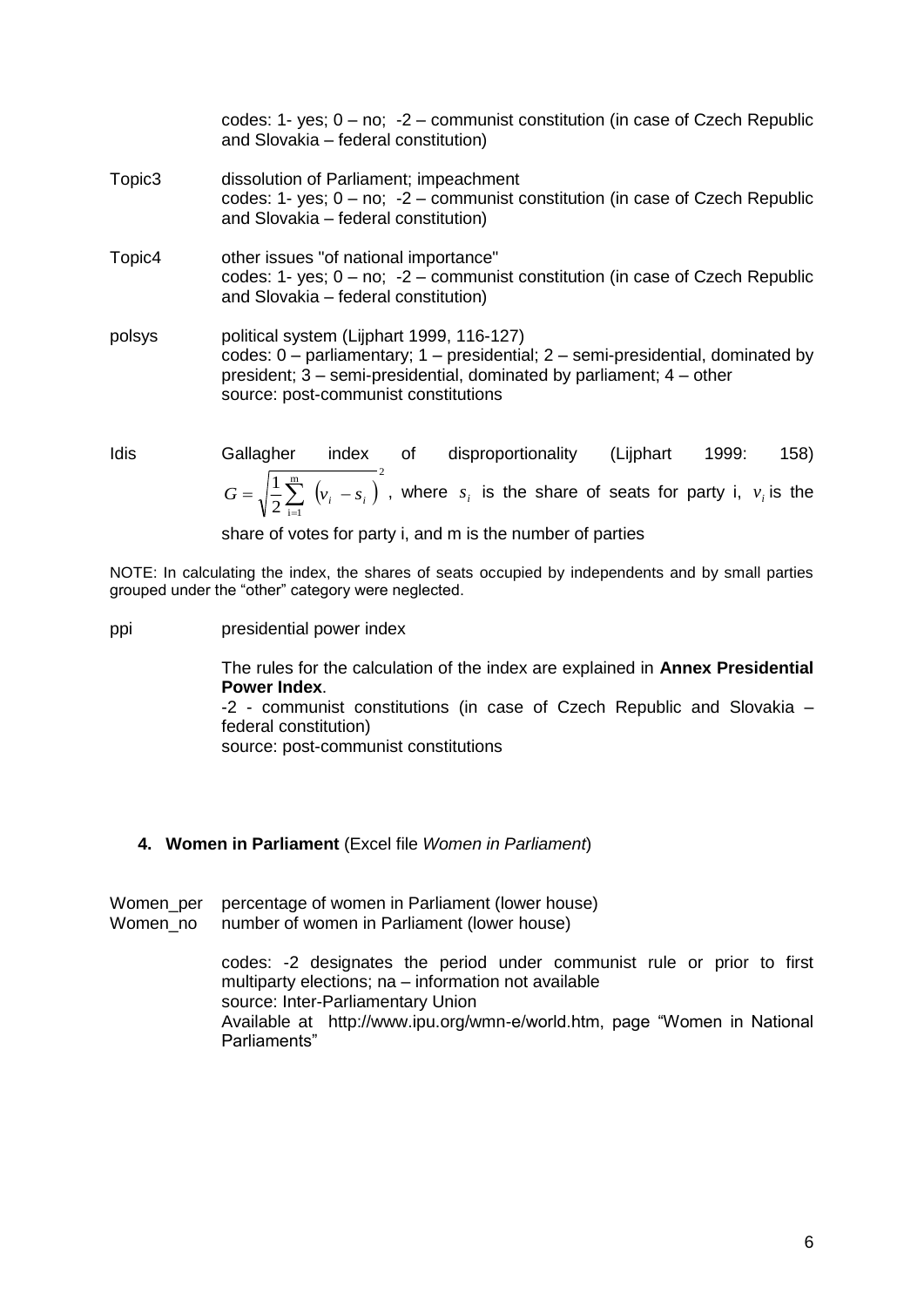# **5. Party system** (Excel file *Institutions*)

- effpar effective number of parties in Parliament, according to Laakso/Taagepera (1979) for the election mentioned in the category "elect." The effective number of parties (N) carries the same information as the Rae-Index and is calculated from this index as follows: N=1/1-Rae. It is calculated on the basis of the proportion of seats in Parliament.
- rae index of fractionalization of the party –system, according to Douglas Rae. The formula of the index is  $\text{Rae} = 1 - \sum_{i=1}^{n}$  $= 1$  $i = 1$  $\text{Rae} = 1 - \sum s_i^2$ , where  $s_i$  is the share of seats for party i and m is the number of parties.

NOTE: In the calculation of both indexes the share of seats occupied by independents and by small parties, grouped under the "other" category, was not included.

# **6. Complexion of government** (Excel file *Complexion of government*)

The complexion of government represents the party composition of the cabinet. For each cabinet, it is calculated as a function of the shares of parliamentary support enjoyed by the parties which held ministerial portfolios

The *formula* used for this calculation is:

(share of parliamentary seats of party  $X * 100 *$  number of days in office) / (total share of parliamentary seats of all parties in government \* number of days in given year)

Explanations for the variables are as follows:

wsocia1 = party label (as given in the **Annex List of Parties)** preceded by "W" (for 'weight'). Only parties which were part of the government were taken into consideration. Parties which offered parliamentary support without being rewarded with governmental positions were excluded.

Data was gathered starting with the first year we were able to obtain accurate information about government composition. For the first governments after independence / the fall of communist rule, the total weight does not amount to 100, since the governments did not commence their time in office at the beginning of the calendar year.

Codes:

0 was entered for parties which have not been in office.

-2 was entered for governments under communist regimes (before 1998 – 1990 in the case of CEE and before the independence year for NIS).

Those years for which election results were not available, the missing value is recorded as "." As a general rule, values were entered starting with the first governments formed following the first multiparty elections.

Data was included only from the first year of independence or the breakdown of communist rule onward.

source: own calculations based on the election results

NOTES: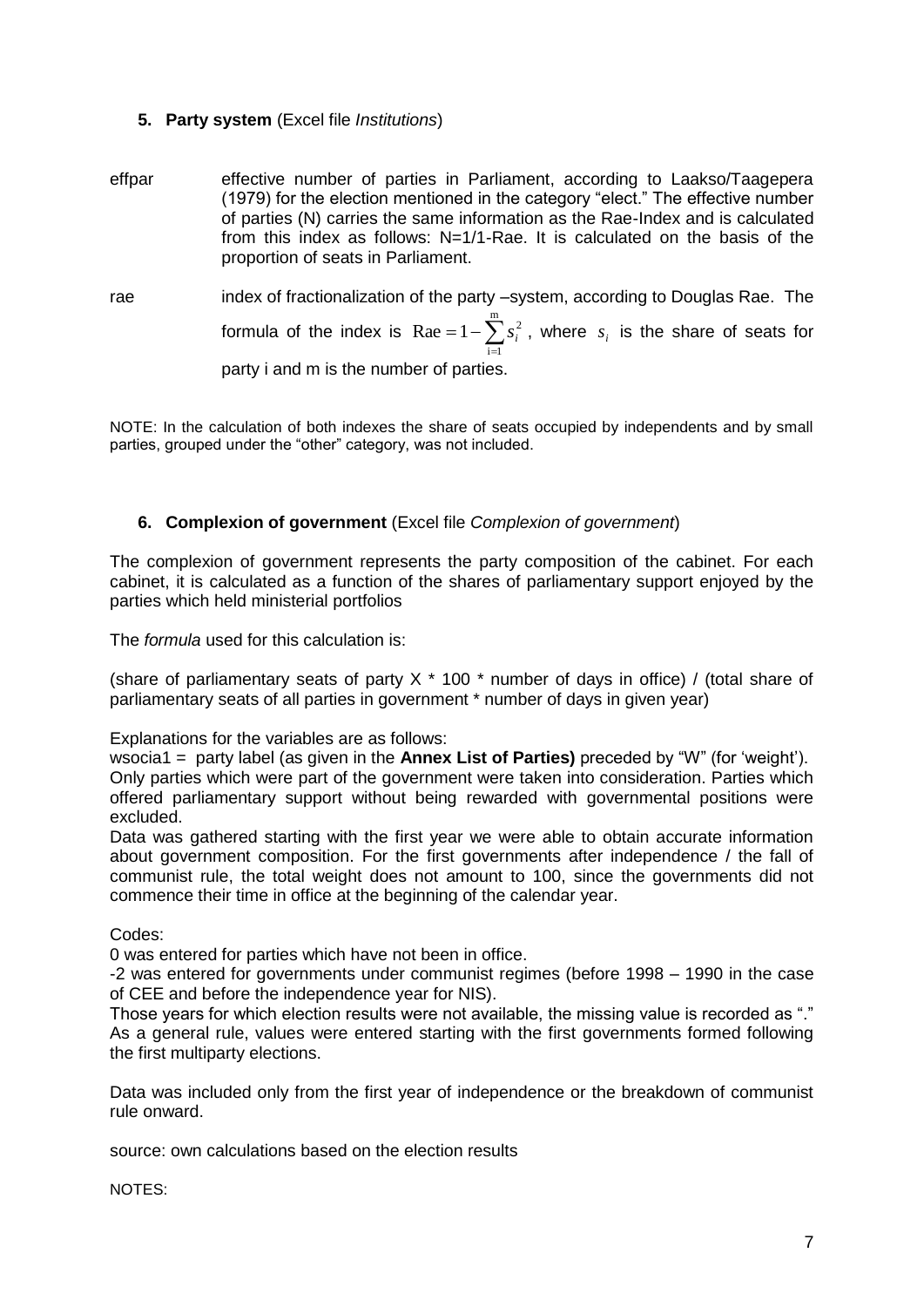1. For Armenia, Azerbaijan, Bosnia-Herzegovina, Georgia, Kazakhstan, Kyrgyz Republic, Macedonia, Moldova, Russia, Tajikistan, Ukraine, and Uzbekistan, complete and comparison-worthy information on the party composition of government was not available. The main reason for this is that cabinet formation is not based on the rationale of "acquisition of a parliamentary majority," and the party affiliation of ministers is not declared. For these cases, code *na* (not available) was recorded in the database.

In the additional file named *Prime Ministers*, information on the duration of cabinets and the party affiliation of prime ministers is given for all countries. Source of data: Zarate's Political Collections (ZPC), available at <www.terra.es/personal2/monolith>.

*Codes*: n/p – non-party; abbreviations for party names can be found in the **Annex List of Parties.**

2. Given the fact that reliable electoral results were not available for Yugoslavia, the complexion of government could not be calculated. This data will be entered at a later date.

# **7. Democracy** (Excel file *Democracy*)

independ year of acquisition of independence (for NIS) or official end of communist rule (for CEE)

codes: 0 – communist rule; 1 - independent or non-communist

- FH overall status of a country as calculated by Freedom House and reported annually in the publication "Freedom in the World" codes:  $0$  – not free;  $1$  - partly free;  $2$  – free; "." missing value – data does not exist
- FH\_PR rating of Political Rights as calculated by Freedom House and reported annually in the publication "Freedom in the World"
- FH\_CL rating of Civil Liberties as calculated by Freedom House and reported annually in the publication "Freedom in the World"

# NOTE

#### Description of the Freedom House rating

Each country and territory is awarded from 0 to 4 raw points for each of 10 questions grouped into three subcategories in a **political rights** checklist (A. Electoral Process, B. Political Pluralism and Participation and C. Functioning of Government) and for each of 15 questions grouped into four subcategories in a **civil liberties** checklist (A. Freedom of Expression and Belief, B. Associational and Organizational Rights, C. Rule of Law and D. Personal Autonomy and Individual Rights). A country or territory is assigned a numerical rating on a scale of 1 to 7 based on the total number of raw points awarded to the political rights and civil liberties checklist questions. For both checklists, 1 represents the most free and 7 the least free; each 1 to 7 rating corresponds to a range of total raw scores.

Each pair of political rights and civil liberties ratings is averaged to determine an **overall status** of "Free," "Partly Free," or "Not Free." Those whose ratings average 1-2.5 are considered Free, 3-5.5 Partly Free, and 5.5-7 Not Free. The dividing line between Partly Free and Not Free falls at 5.5. For example, countries that receive a rating of 6 for political rights and 5 for civil liberties, or a 5 for political rights and a 6 for civil liberties, could be either Partly Free or Not Free. The total number of raw points is the definitive factor that determines the final status. Countries and territories with combined raw scores of 0-33 points are Not Free, 34-67 points are Partly Free, and 68-100 are Free.

source: Freedom in the World, available at www.freedomhouse.org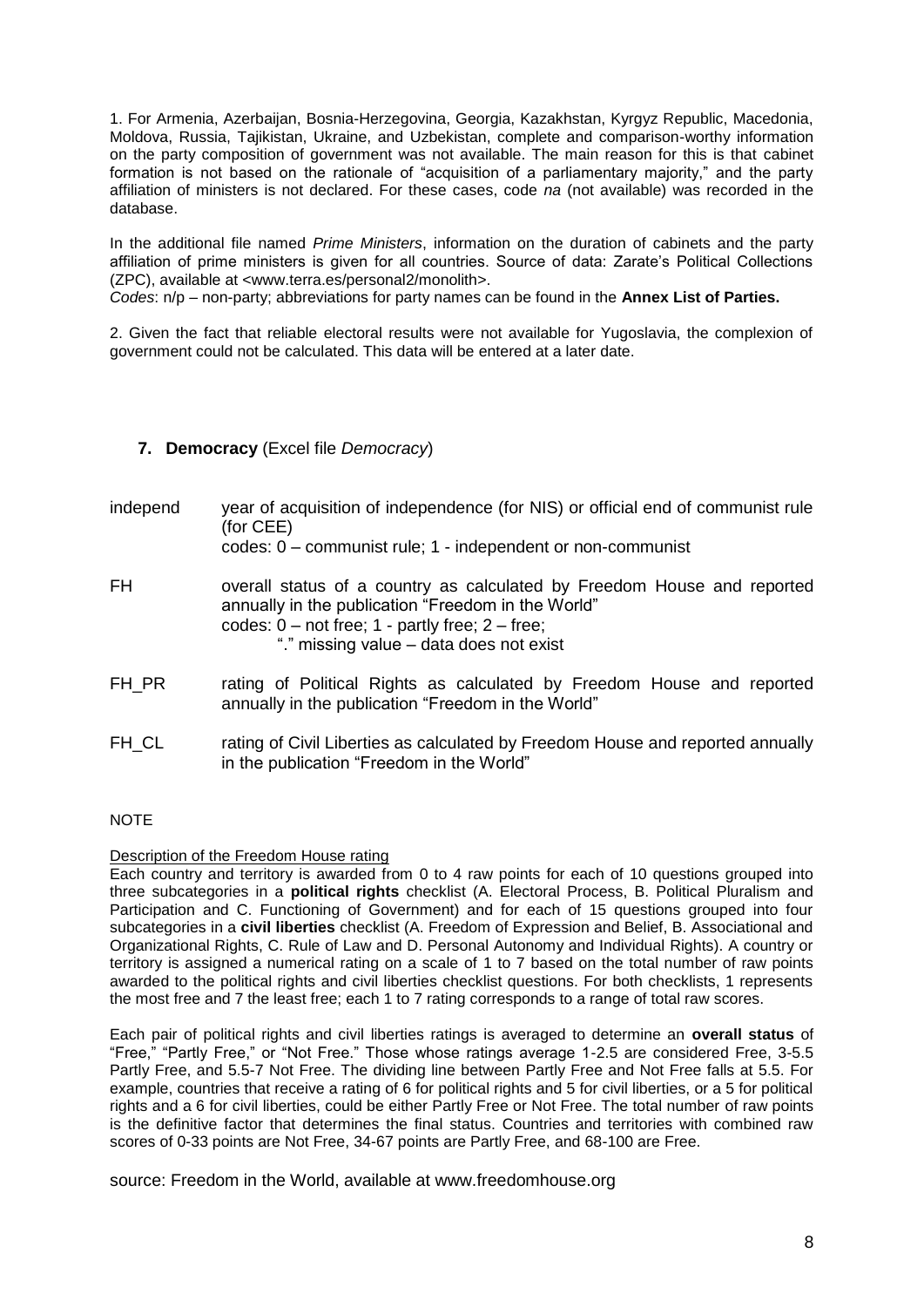- NiT\_DEM Nations in Transit Democratization score is calculated as the average of scores obtained on 4 dimensions: Electoral Process, Civil Society, Independent Media and Governance (1 highest, 7 lowest)
- Nit ROL Nations in Transit Rule of Law score is calculated as the average of ratings obtained on two dimensions: Constitutional, Legislative and Judicial Framework and Corruption (1 highest, 7 lowest)
- Nit EC Nations in Transit Economic Liberalization score is calculated as the average of ratings obtained on three dimensions: Privatization, Macroeconomic Policy and Microeconomic Policy (1 highest, 7 lowest)
- NiT\_DEM2 Nations in Transit Democracy score is calculated as the average of scores obtained on 7 dimensions: Electoral Process, Civil Society, Independent Media, National Democratic Governance, Local Democratic Governance, Judicial Framework and Independence and Corruption (1 highest, 7 lowest)
- NiT\_EP Nations in Transit Electoral process score (1 highest, 7 lowest)
- NiT CS Nations in Transit Civil society score (1 highest, 7 lowest)
- NiT\_Media Nations in Transit Independent media score (1 highest, 7 lowest)
- NiT\_GOV Nations in Transit Governance score (1 highest, 7 lowest)
- NiT\_NGov Nations in Transit National democratic governance score (1 highest, 7 lowest); was introduced in 2005 edition (inputed as of 2004)
- NiT\_LGov Nations in Transit Local democratic governance score (1 highest, 7 lowest); was introduced in 2005 edition (inputed as of 2004)
- NiT\_JUD Nations in Transit Judicial Framework and Independence score (1 highest, 7 lowest)
- NiT\_COR Nations in Transit Corruption score (1 highest, 7 lowest)
- **NOTE** 
	- 1. The *Nations in Transit* report was commissioned by the US Agency for International Development. The first such Freedom House survey focused on developments from January 1994 until June 1995. The second survey, Nations in Transit 1997, covered events through December 1996. Information is not available for all the countries in the present study. Therefore, the ratings are imputed lagged one year. For example, the data retrieved from Nations in Transit 1998 was imputed for year 1997.
	- 2. In 2007 *Nations in Transit* changed the composition of its indexes. Therefore, the NiT\_DEM, NiT\_ROL and NiT\_EC were discontinued in the database and replaced with the new indicators, which Nations in Transit recalculated retroactively from 1999/2000. These new indicators were inputed separately: NiT\_DEM2, NiT\_EP, NiT\_CS, NiT\_Media, NiT\_GOV, NIT\_NGov, NIT\_LGov, NIT\_JUD, NIT\_COR.

codes: "na" was used to indicate that information is not available ". " value missing indicates that the survey was not available for a given year (before 1994)

source: Nations in Transit, available at [www.freedomhouse.org](http://www.freedomhouse.org/)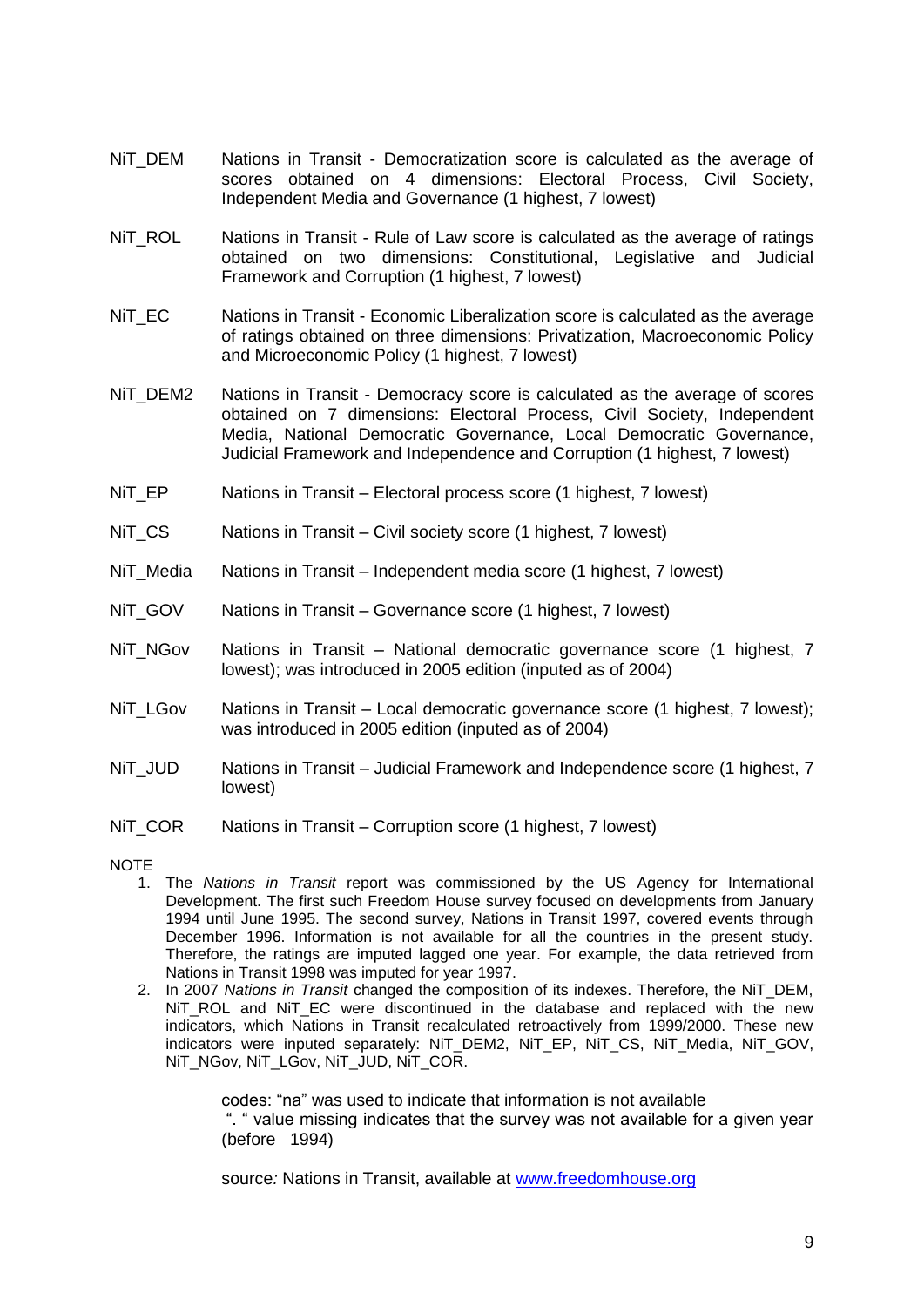freedom1 rating of press freedom codes: 0 - not free; 1 - partly free; 2 - free; "." missing value – data does not exist

NOTE: For the year 1993 the labels were interpolated for the following countries: Albania, Armenia, Azerbaijan, Belarus, Bosnia-Herzegovina, Bulgaria, Czech Republic, Kazakhstan, Kyrgyzstan, Poland, Moldova, Russia, Slovenia, Tajikistan, Turkmenistan, Ukraine, Uzbekistan and Yugoslavia.

freedom2 rating of press freedom scores. Data is available only from 1994 onward. "." indicates a missing value – data does not exist

sources:

data between 1989-1992: Freedom House Annual Survey of Press Freedom – Rankings 1980 – 1993, available at <http://www.freedomhouse.org/research/ratings80-93.XLS>

data between 1994-2002: Freedom House Annual Survey of Press Freedom – Rankings 1994 – 2002, available at <http://www.freedomhouse.org/research/ratings.XLS>

CPI Corruption Perception Index. CPI score relates to perceptions of the degree of corruption as seen by business people and country analysts, and ranges between 10 (highly clean) and 0 (highly corrupt). codes: table entries are CPI values.

"." indicates a missing value – data does not exist

source: Transparency International, available at [http://www.transparency.org/cpi/2003/dnld/cpi2003\\_background-data.pdf](http://www.transparency.org/cpi/2003/dnld/cpi2003_background-data.pdf)

The index is complied with the data from previous years. Therefore, in this database, the values are lagged one year. For example, values retrieved from CPI 2007 are introduced for year 2006.

war violent conflict inside the country or at the borders. codes: 0 – no violent conflict; 1 – war, civil war or turmoil; 2 – ceasefire "." indicates a missing value – data does not exist

NOTE: Data was introduced starting with the year of independence (in the case of Newly Independent States) or with the end of communist rule. For preceding years, "missing value" was entered.

#### **8. Labour relations** (Excel file *Industrial Relations*)

workers mumber of workers involved in labour conflicts

daynowrk number of days not worked codes: "." indicates a missing value, entered for the years where no information is available source: ILO Labour Statistical Yearbook 1998 and 2002

NOTE: ILO is using a variety of sources for its statistical yearbook. In the Excel table the source of the data is given. The information on the source of data is given for the first year of a period where it applies, unless otherwise specified.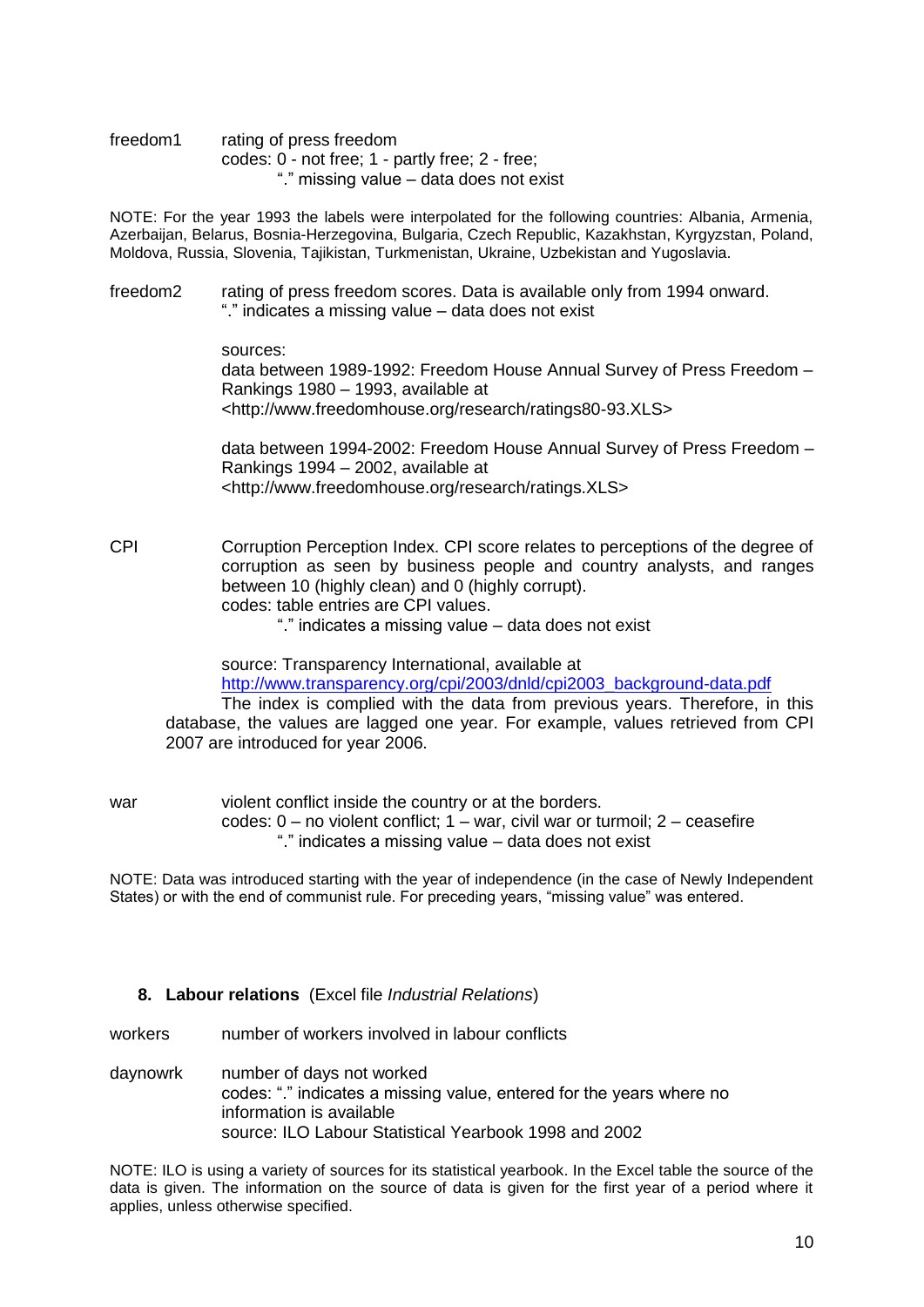### unempl unemployment as a percentage of the labour force

NOTE: Main source of data is Kolodko, Grzegorz W. (2000): *From Shock to Therapy. The Political Economy of Postsocialist Transformation*. Oxford, Oxford University Press, p. 360 ff. For those years not covered in this source (1999 – 2001), Freedom House *Nations in Transit* 2002 country reports were used.